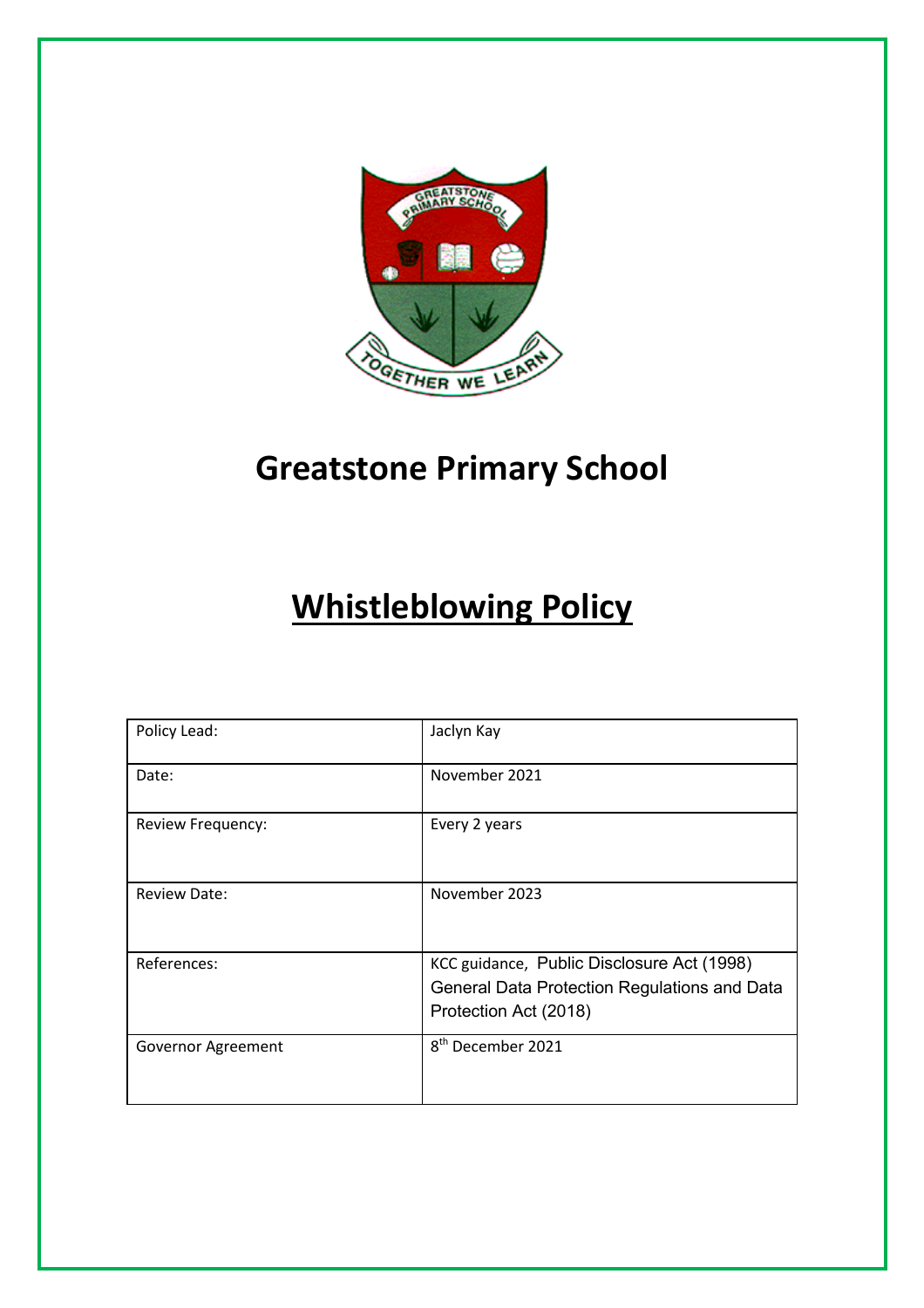# **Contents**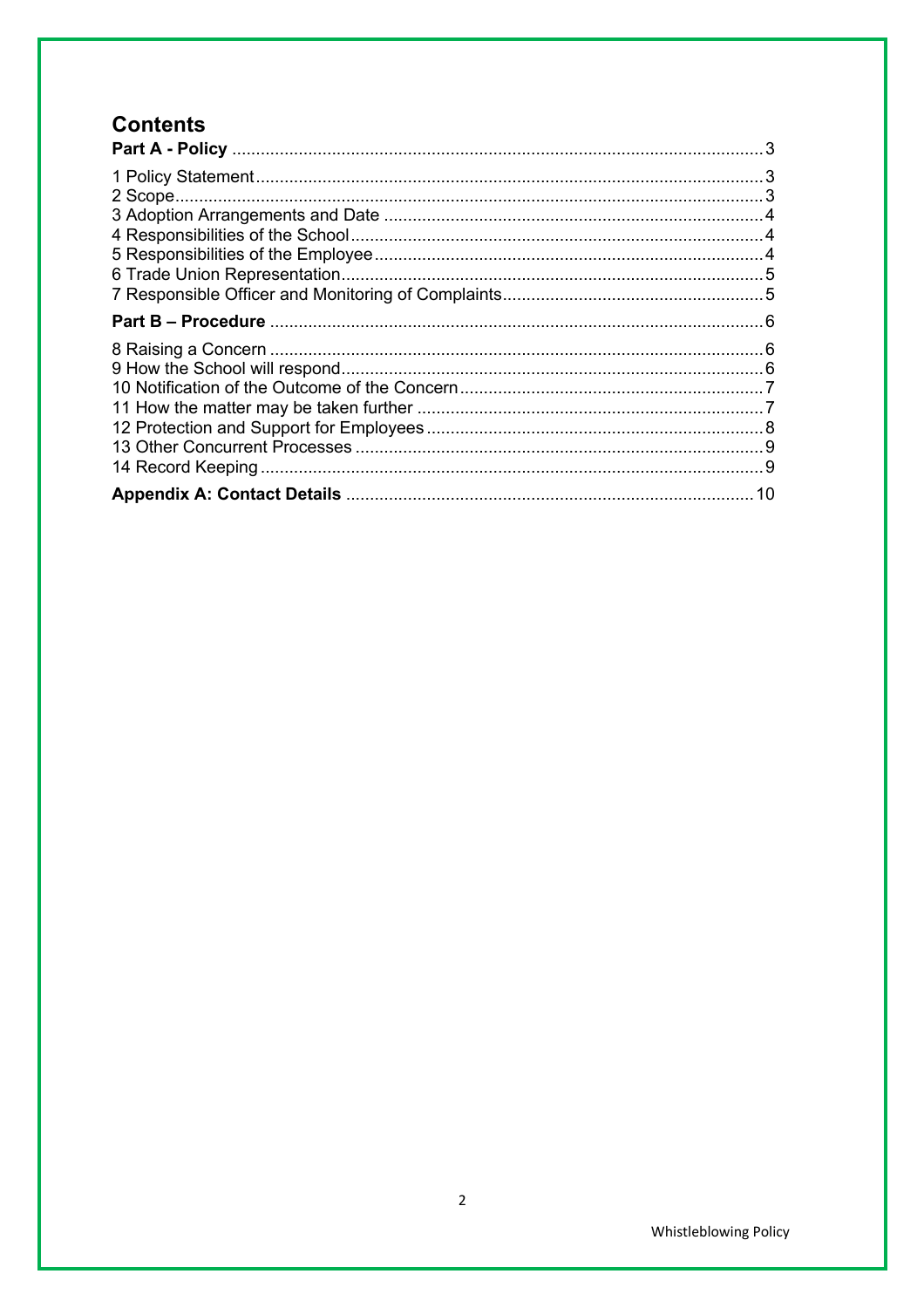# **Part A - Policy**

## **1 Policy Statement**

The School is committed to achieving the highest possible standards of probity and integrity regarding its practices.

The School recognises that it is important for all Employees to have a means by which they can raise serious concerns about any aspect of the operation of the School. The School further acknowledges its obligations under the Public Disclosure Act (1998) to ensure mechanisms are in place through which concerns relating to matters of public interest can be raised.

Greatstone School encourages Employees to raise any concerns internally at the earliest opportunity rather than disregarding issues or raising the matter externally.

The School will address concerns seriously and undertake as much investigation as is necessary given the circumstances – this may include referral to external agencies.

The School will endeavour to advise an Employee of any actions / outcome arising from a complaint where appropriate.

The School will provide reasonable support to an Employee who raises a concern.

The School will ensure that where a concern is raised, an Employee will be protected from detriment, harassment and victimisation. It is recognised that in certain cases it may be appropriate to consider concerns raised on a confidential or anonymous basis.

This policy and procedure explain:

- The mechanism for raising concerns
- The range of responses the School may take upon receipt of concerns
- The support and protection available to Employees

#### **2 Scope**

This Policy and Procedure applies to all Employees of Greatstone School. (This policy also applies to agency workers, volunteers, contractors and others working on School premises).

Protect defines whistleblowing as:

*'The raising of a concern either within the workplace or externally, about a danger, risk, malpractice or wrongdoing which affects others.'*

The Whistleblowing Procedure provides a means for Employees to raise concerns about conduct or situations which they believe are inappropriate. Concerns may include, but are not limited to:

- Conduct which is, has been or is likely to be an offence or breach of law
- Conduct that has occurred, is occurring or is likely to occur as a result of which the School fails to comply with a legal obligation
- Acts or potential acts of fraud / corruption / bribery or the misuse of public funds / resources
- Miscarriages of justice
- Past, current or likely health and safety risks
- Concerns about any aspect of service provision

Whistleblowing Policy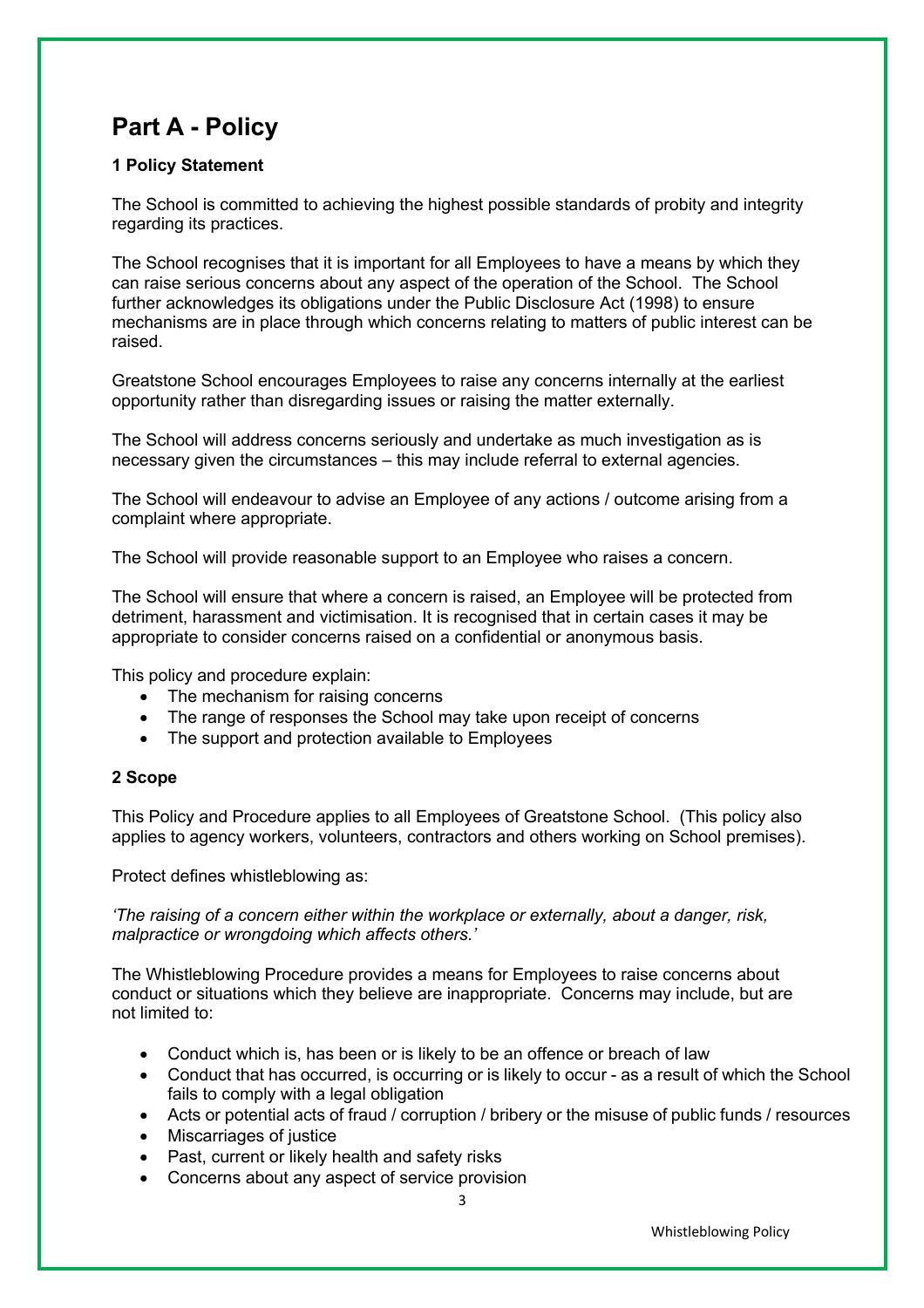- Concerns of a safeguarding / child protection nature
- Failure to have due regard to the need to prevent people from being drawn into terrorism (the 'Prevent Duty')
- Unethical or unprofessional conduct that causes concern
- The deliberate concealment of information relating to concerns listed above

Concerns relating to an individual's own employment should be raised through the school's grievance and harassment procedures.

Employees may raise concerns about the practice of anyone who works for or on behalf the school including:

- All Employees
- **Governors**
- Volunteers
- Contractors

Concerns that Employees have may be raised individually or collectively. If collective concerns are raised staff should be prepared to give their own account during any investigation, should this be required.

There is no time limit for raising a concern – however Employees are encouraged to do so at the earliest opportunity since it may be difficult to address a matter if a significant time has elapsed.

### **3 Adoption Arrangements and Date**

This procedure was adopted by the Governing Body of Greatstone School and Nursery and supersedes any previous Whistleblowing Policy and Procedure.

This policy will be reviewed every 2 years or earlier if there is a need. This will involve consultation with the recognised unions.

### **4 Responsibilities of the School**

- To foster a culture where Employees can feel confident in raising concerns
- To ensure concerns are fully considered, investigated as necessary and action taken as appropriate
- To ensure that Employees raising concerns receive feedback on any action taken where appropriate
- To make Employees aware how they can take matters further if they are not satisfied
- To reassure Employees that they will be protected against detriment and reprisal should they raise a concern

#### **5 Responsibilities of the Employee**

- To raise concerns only where there is a reasonable suspicion for doing so
- Not to knowingly raise a false allegation with malicious or vexatious intent
- To engage with internal / external actions to address any concerns by attending meetings and / or participating in any investigation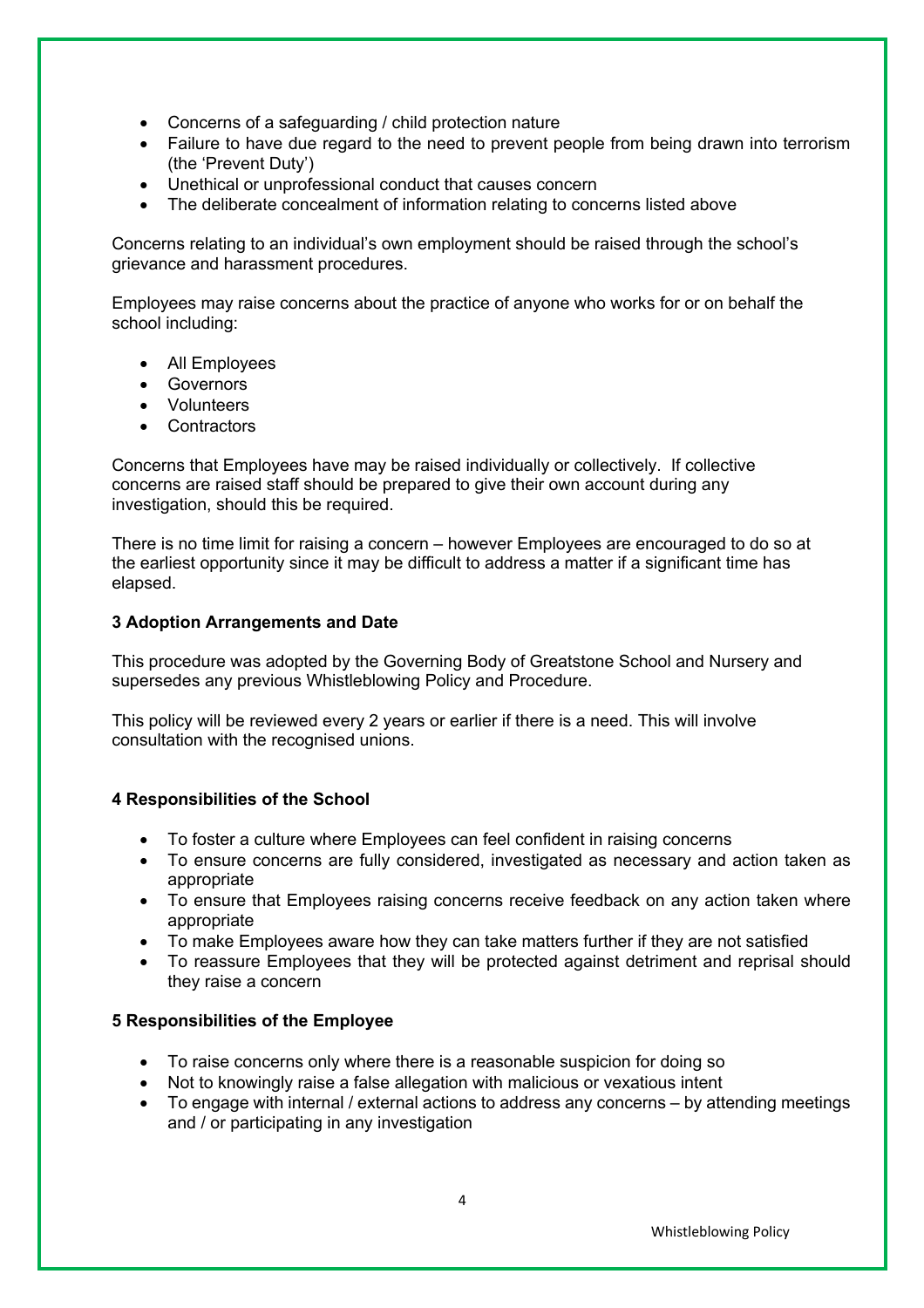#### **6 Trade Union Representation**

Employees may wish to consult and seek guidance from their Trade Union representative before making a disclosure under this procedure.

Employees may be accompanied to any meeting by a trade union representative or workplace colleague who is not involved in the area of work to which the concern relates.

#### **7 Responsible Officer and Monitoring of Complaints**

The Governing Body has overall responsibility for the maintenance and operation of this policy and procedure.

The Head of School will ensure the effective implementation of the whistleblowing arrangements, providing training as appropriate, and undertake an annual audit of the whistleblowing arrangements, reporting the outcome to the Full Governing Body.

The Head of School will consider:

- The number and types of concerns raised and the outcomes of the investigations.
- Feedback from individuals who have used the arrangements
- Any complaints of victimisation
- Any complaints of failures to maintain confidentiality
- Any relevant litigation
- The level of staff awareness, trust and confidence in the arrangements

Any reporting will not identify the parties to the complaint.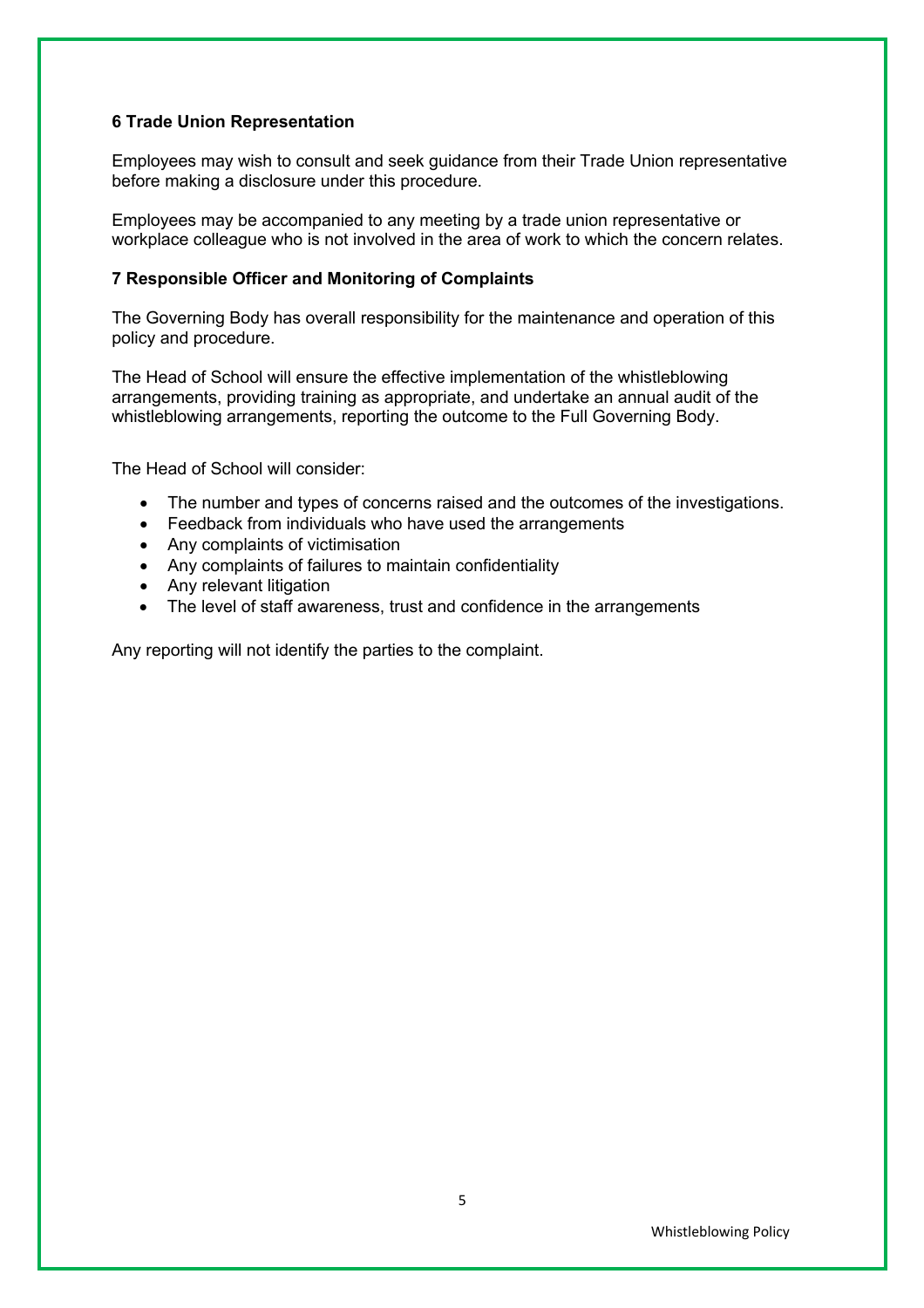# **Part B – Procedure**

#### **8 Raising a Concern**

Wherever possible Employees should initially raise concerns openly with their line manager or the Head of School

In instances of serious concern or where the complaint involves the line manager or Head of School complaints may be raised with the Chair of Governors.

Should the Head of School have concerns – these should be raised with the Chair of Governors in the first instance.

Please refer to Appendix 1 for the appropriate internal contacts

Concerns may be raised verbally or in writing.

A concern raised in writing should:

- Set out the background and history of the concern giving names, dates and places where possible
- Give the reason why the Employee is particularly concerned about the situation
- For clarity it would be helpful for the Employee to state that they wish their concerns to be addressed under the whistleblowing procedure

An Employee is not expected to prove the validity of their concern; however, they will need to demonstrate that there are sufficient and reasonable grounds for their complaint. Further investigation may be hampered if there is only limited evidence to support the concern raised.

An Employee may invite a Trade Union representative to support them in raising a concern or raise the matter on their behalf or at a subsequent meeting to explore the complaint.

#### **9 How the School will respond**

Preliminary enquiries may be made to decide on the appropriate course of action. This may necessitate further discussion with the Employee who has raised the concern.

On occasion it may not be appropriate for the person who receives the complaint to progress the concern and the matter may be referred to another individual within the school or an external organisation.

It may be possible to resolve some concerns informally by agreed action without the need for further formal investigation.

Where it is not possible to resolve the matter informally, the action taken by the school will depend on the nature of the concern and may include:

- Undertaking an internal management or disciplinary investigation
- Referral to the school's auditor
- Referral to another regulatory authority
- Referral to the Police
- Referral to the Local Authority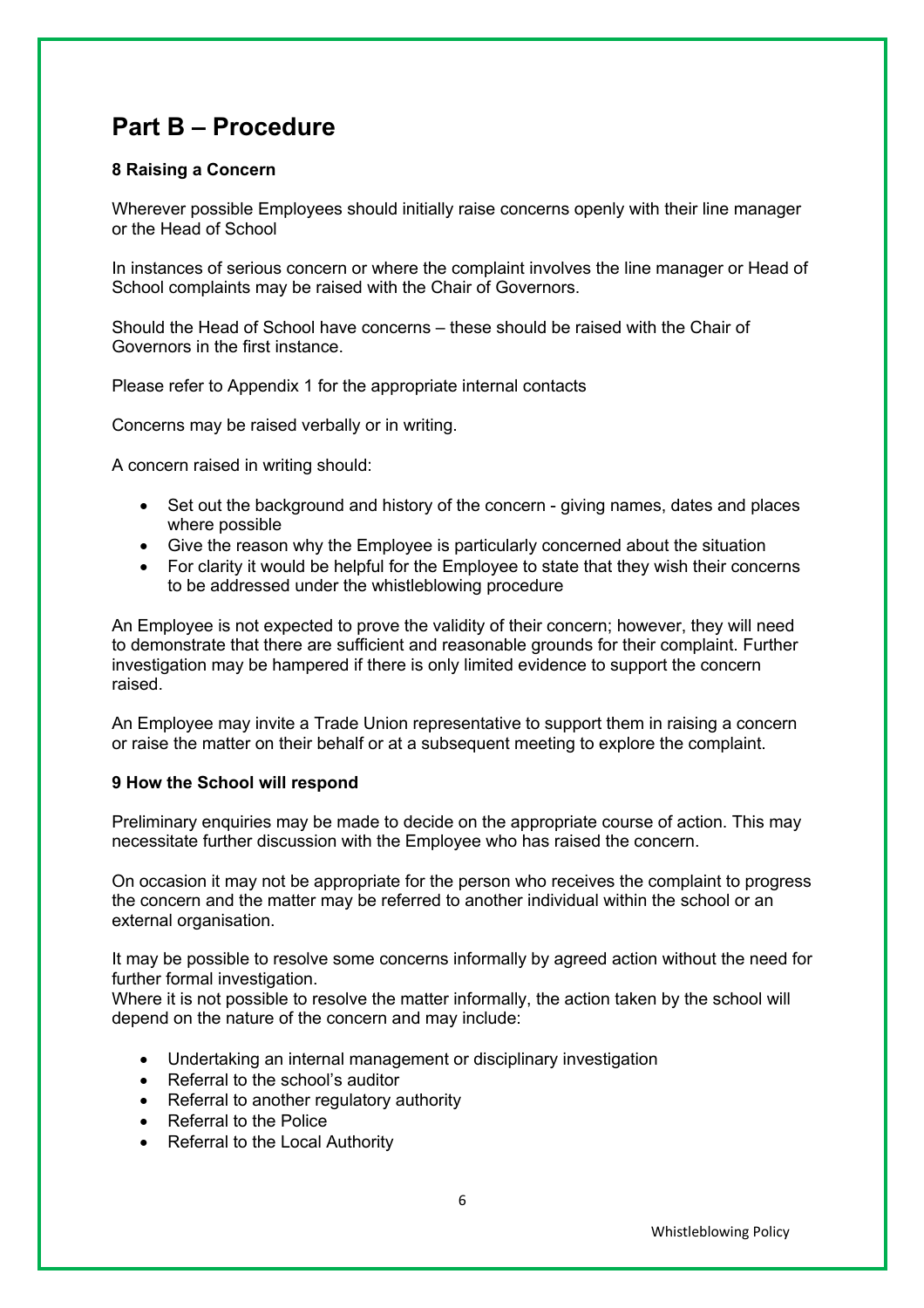Within 10 working days of receipt of any concern, the person progressing the matter will write to the Employee to:

- Acknowledge that the concern has been received
- Indicate how and through whom the School proposes to address the matter including whether further investigation or referral to another organisation will be made
- Give an estimate of how long the investigation will take
- Indicate whether further information will be sought from the employee and the arrangements for obtaining this where known

The form of further contact between the Employee and the person progressing the complaint will depend on the nature of the matter raised and the follow up action required.

In instances where an investigation is prolonged or referral to an external agency takes place – arrangements will be made to provide the Employee with situational updates as far as is practicable.

On occasion the person considering the complaint may determine that it is not appropriate for further action to be taken. This may include where:

- There is no evidence that malpractice has occurred
- The matter is / has been the subject of internal proceedings under another School policy
- The matter is / has been the subject of external legal proceedings / been referred to another external agency
- A false and malicious or vexatious complaint has been made

#### **10 Notification of the Outcome of the Concern**

The School recognises that an Employee raising a concern would wish to be assured that the matter has been fully addressed. Feedback will be provided on the outcome of the complaint, wherever possible.

In some circumstances however, it may not be appropriate or permissible to share this information (for example where legal / disciplinary or regulatory authority action is pending or if sharing information may infringe the duty of confidence owed to a third party). Where it is not appropriate to provide detailed feedback, the Employee will be advised that the matter has been addressed or concluded as far as is practicable.

Where a matter is not to be considered further the Employee who raised the complaint will be advised of this in writing.

#### **11 How the matter may be taken further**

This procedure is intended to provide Employees with a mechanism to raise concerns internally within the School.

Should this process be exhausted, and the Employee feels that matters have not been fully / appropriately addressed or that concerns are ongoing they may wish to raise the matter outside of the School.

Appropriate contacts are listed at Appendix 1.

An Employee who intends to raise a concern externally is encouraged to consider carefully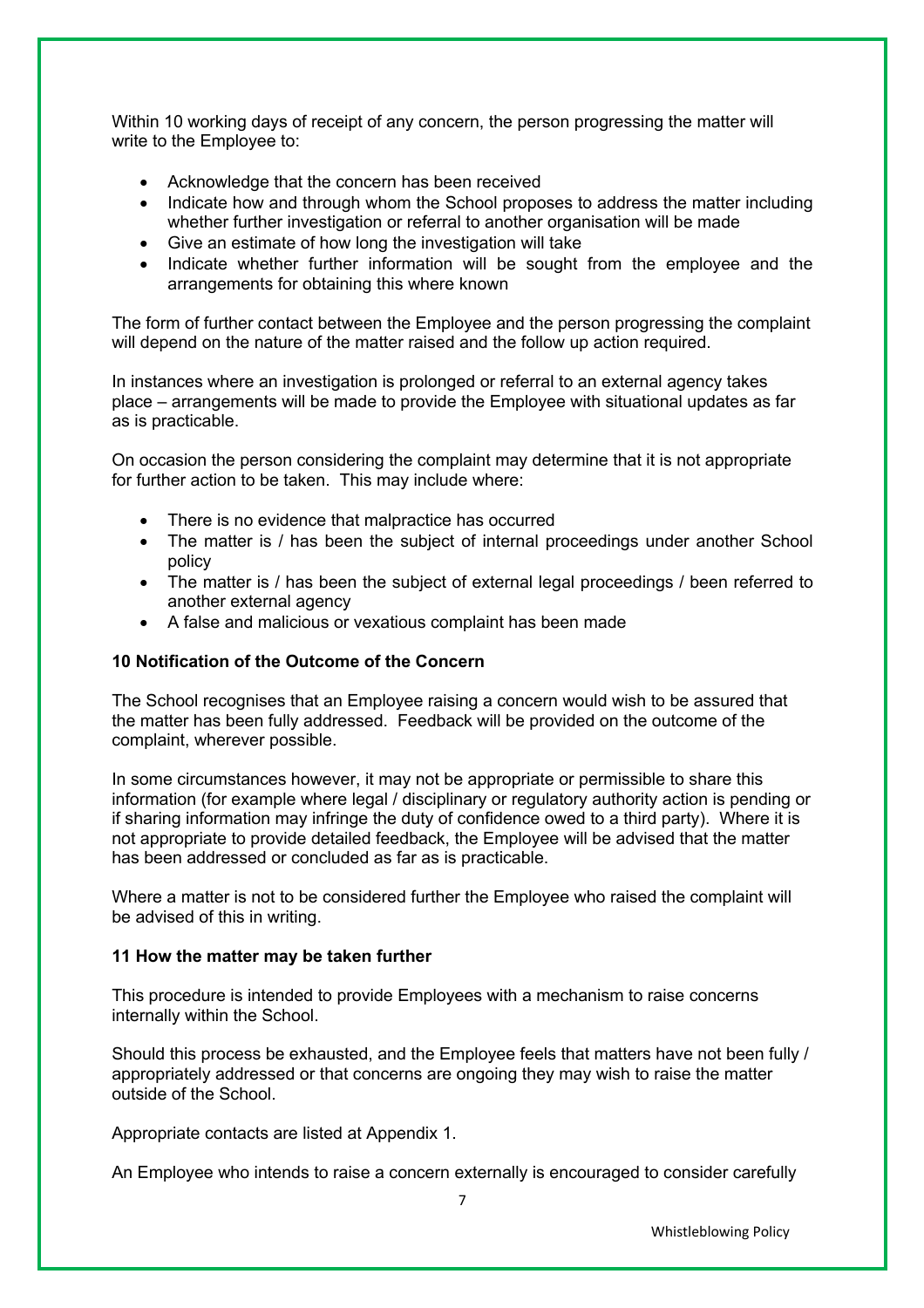whether this is the most appropriate form of action to resolve the issue and whether all reasonable internal steps have been taken.

If a matter is raised outside of the School, an Employee should take all reasonable steps to ensure that confidential or privileged information is not disclosed.

#### **12 Protection and Support for Employees**

The School will take reasonable measures to support and protect Employees who raise concerns.

#### **Protection from Detriment**

Employees raising a concern with reasonable suspicion for doing so will not be subject to discrimination, harassment or victimisation. Should an Employee believe they have been subject to detriment or retribution they should report this to the Chair of Governors who may address the matter in accordance with the School's disciplinary procedure.

No action will be taken against an Employee where concerns raised are subsequently unproven.

However disciplinary action may be taken against individuals who knowingly make 'false, malicious and / or vexatious allegations.

Should an employee commit a criminal offence in raising a concern (e.g. accepting a bribe or an act of corruption) – protection from detriment may be lost and the Employee may be subject to the School's disciplinary procedures.

#### **Confidentiality**

The best way to raise a concern is to do so openly. Openness makes it easier for the School to assess and investigate the issue. However, it is recognised that there may be some circumstances where an employee would prefer to raise a concern in confidence. Employees should make the School aware of this when raising their concern.

Where appropriate every effort and consideration will be given to arrangements to maintain the Employee's confidentiality – including off site meetings where appropriate.

Every effort will be made not to reveal the Employee's identity, without their prior consent, if this is their wish.

However, in certain cases, it may not be possible to maintain confidentiality if the concern is subject to an external / police investigation where disclosure is required. An Employee will be advised should there be a possibility that their confidentiality cannot be maintained.

#### **Anonymous Concerns**

Employees are encouraged to put their name to any allegation where possible.

Anonymous allegations will be considered and investigated at the School's discretion.

In exercising the discretion, the following factors may be considered:

• The seriousness of the issues raised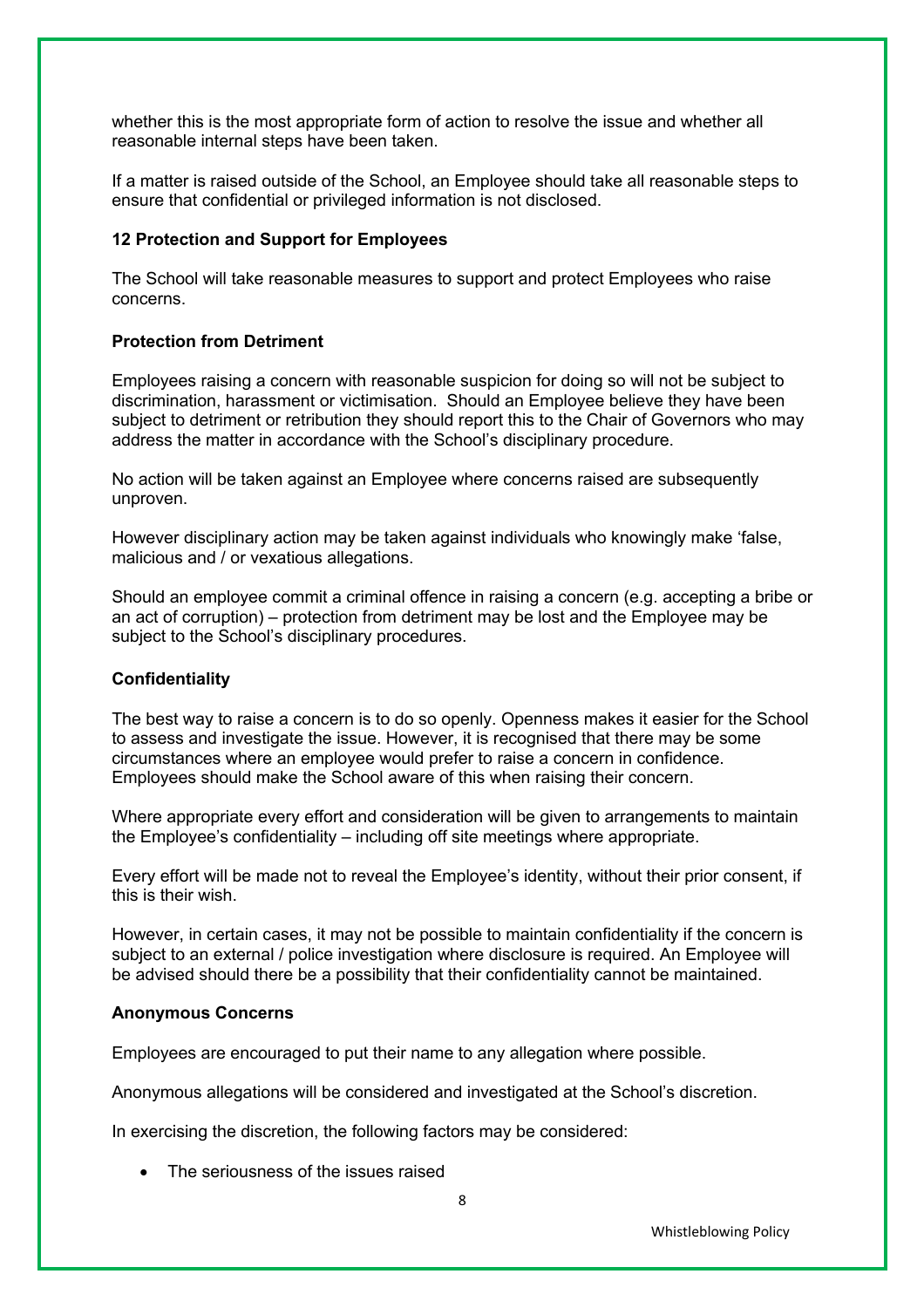- The credibility of the concern; and
- The likelihood of confirming the allegation from attributable sources

It should be noted that it may be more difficult to address the concern, support an employee or advise them of the outcome where a concern is reported anonymously.

### **Support**

Employees who raise a concern may wish to make use of the confidential counselling service provided by the School, if appropriate.

Employees may also wish to consult their professional association or Trade Union if they are a member.

Other sources of support are provided in Appendix A.

Should an employee be required to give evidence in criminal or disciplinary proceedings – consideration will be given to appropriate support.

#### **13 Other Concurrent Processes**

Where a complaint is raised under the whistleblowing procedure this will not in itself be sufficient to halt any other ongoing processes relating to absence, conduct, performance or redundancy.

However, each case will be considered on its merits to ensure that the School is acting reasonably.

#### **14 Record Keeping**

Notes may be taken of all meetings with the Employee held under this procedure. Where notes are taken a copy will be made available to the Employee.

All records relating to the management of whistleblowing disclosures will be gathered, processed, held and shared in accordance with the requirements of the General Data Protection Regulations and Data Protection Act (2018). In certain limited circumstances information may be shared by the School for the purpose of managing the disclosure.

Please refer to the School's Data Protection Policy and Privacy Notice for further details.

A central record of whistleblowing will be maintained by the Safeguarding Lead. This record will include, a summary of the concern raised, action taken and the resulting outcome. Senior staff or Governors who receive whistleblowing concerns must ensure the concern is recorded.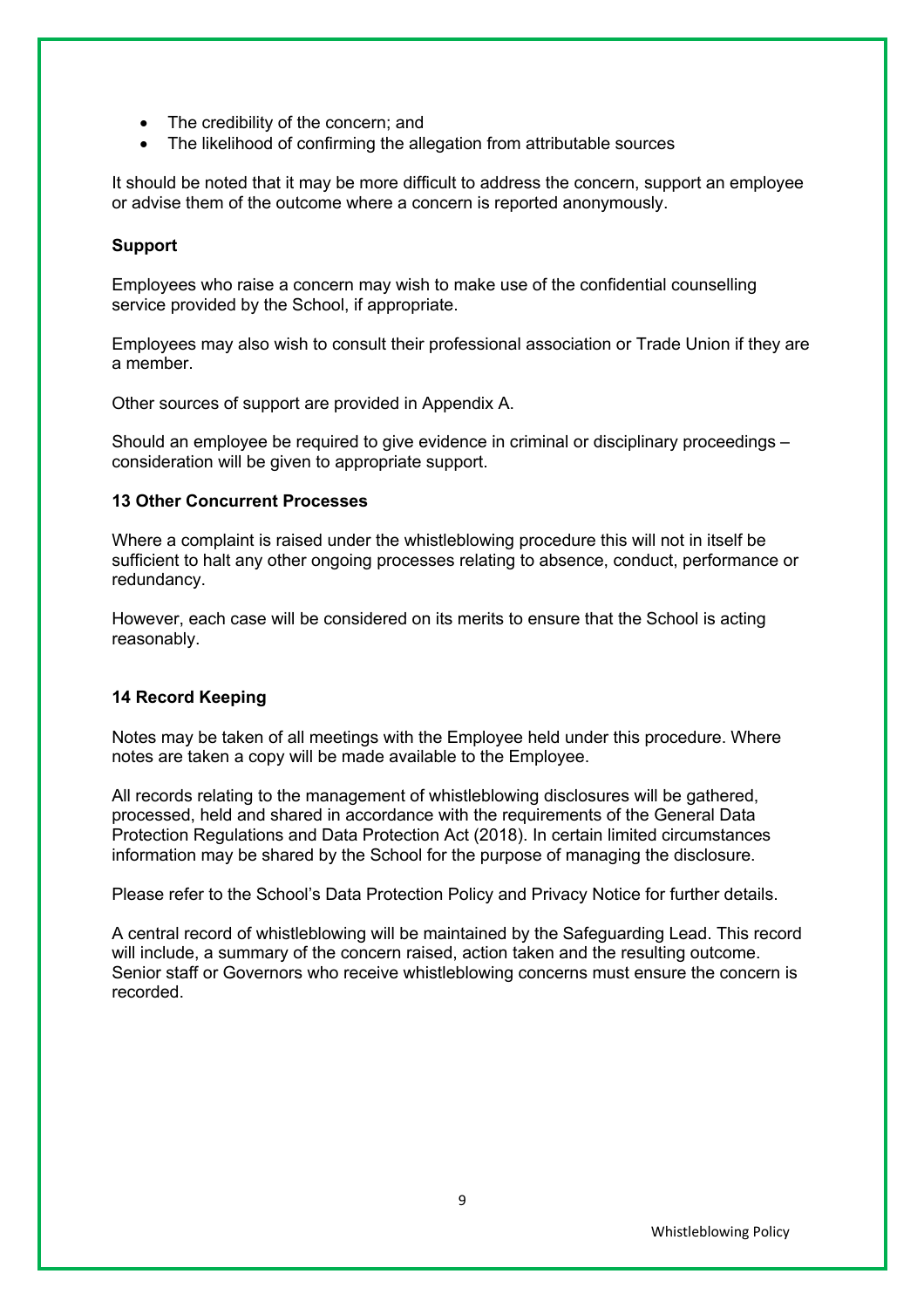## **Appendix A: Contact Details**

It is the usual expectation that an Employee will have endeavoured to raise the concern internally within the School before referring the matter to an external organisation.

#### **Internal**

| Contact    | Email                       |
|------------|-----------------------------|
| Jaclyn Kay | kayj@greatstoneschool.co.uk |
| David Lea  | lead@greatstoneschool.co.uk |

Or in writing to the above named at the following address:

Greatstone Primary School Baldwin Road Greatstone Kent, TN23 3RE

## **External**

Matt Dunkley Corporate Director – Children, Young People and Education Kent County Council Sessions House County Road Maidstone ME14 1XQ

Via KCC's Whistleblowing Helpline on 03000 414 500 or by emailing internalaudit@kent.gov.uk

| <b>Contact</b>                                       | <b>Telephone Number</b> | <b>Email / Website</b>    |
|------------------------------------------------------|-------------------------|---------------------------|
| <b>Protect (formerly Public)</b><br>Concern at Work) | 020 3117 2520           | www.protect-advice.org.uk |
| Department for<br>Education                          | 0370 000 2288           | www.gov.uk/contact-dfe;   |

Whistleblowing Policy